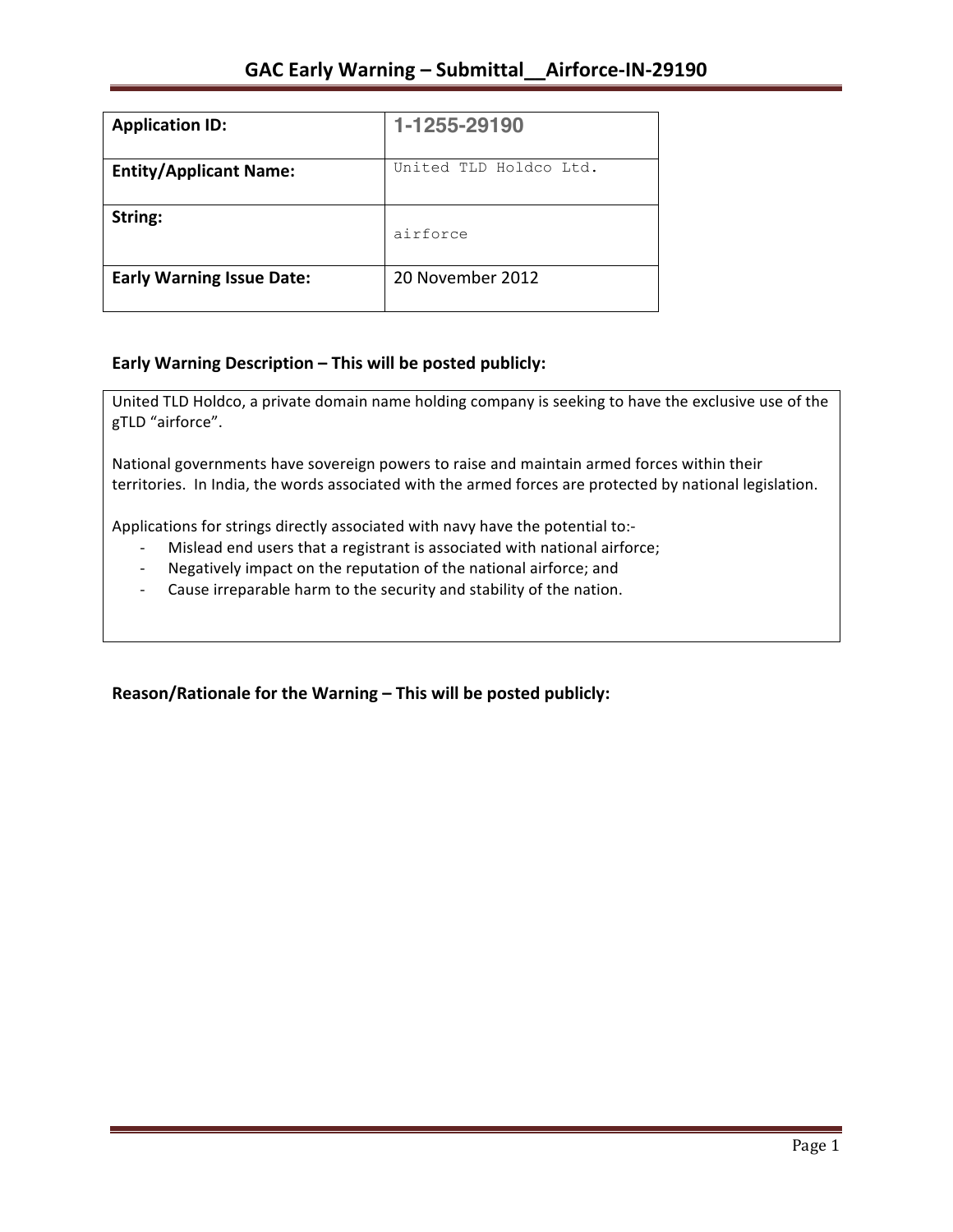National governments have exclusively powers to raise and maintain airforces within their territories. This is a sovereign function.

National governments have sovereign powers to raise and maintain armed forces within their territories. In India, the words associated with the armed forces are protected by national legislation.

The applied for string has the potential to:-

- Mislead end-users that a registrant is associated with national airforce
- Negatively impact on the reputation of national airforce; and
- Cause irreparable harm to the security and stability of the nation.

We cannot see mitigating circumstances under which the applicant can address the security and stability concerns that would apply, not only to India, but to every nation in the world.

Allowing sovereign functions in the exclusive hands of foreign corporations whose motivations are unknown, and whose jurisdictions are not accessible for national government should NOT be allowed to happen by ICANN.

## **Possible Remediation steps for Applicant – This will be posted publicly:**

The applicant should withdraw their application based on the information provided above.

The sensitive nature of the gTLD, and the continued opportunity for abuse, misrepresentation and reputation makes remediation very difficult.

### **Further Notes from GAC Member(s) (Optional) – This will be posted publicly:**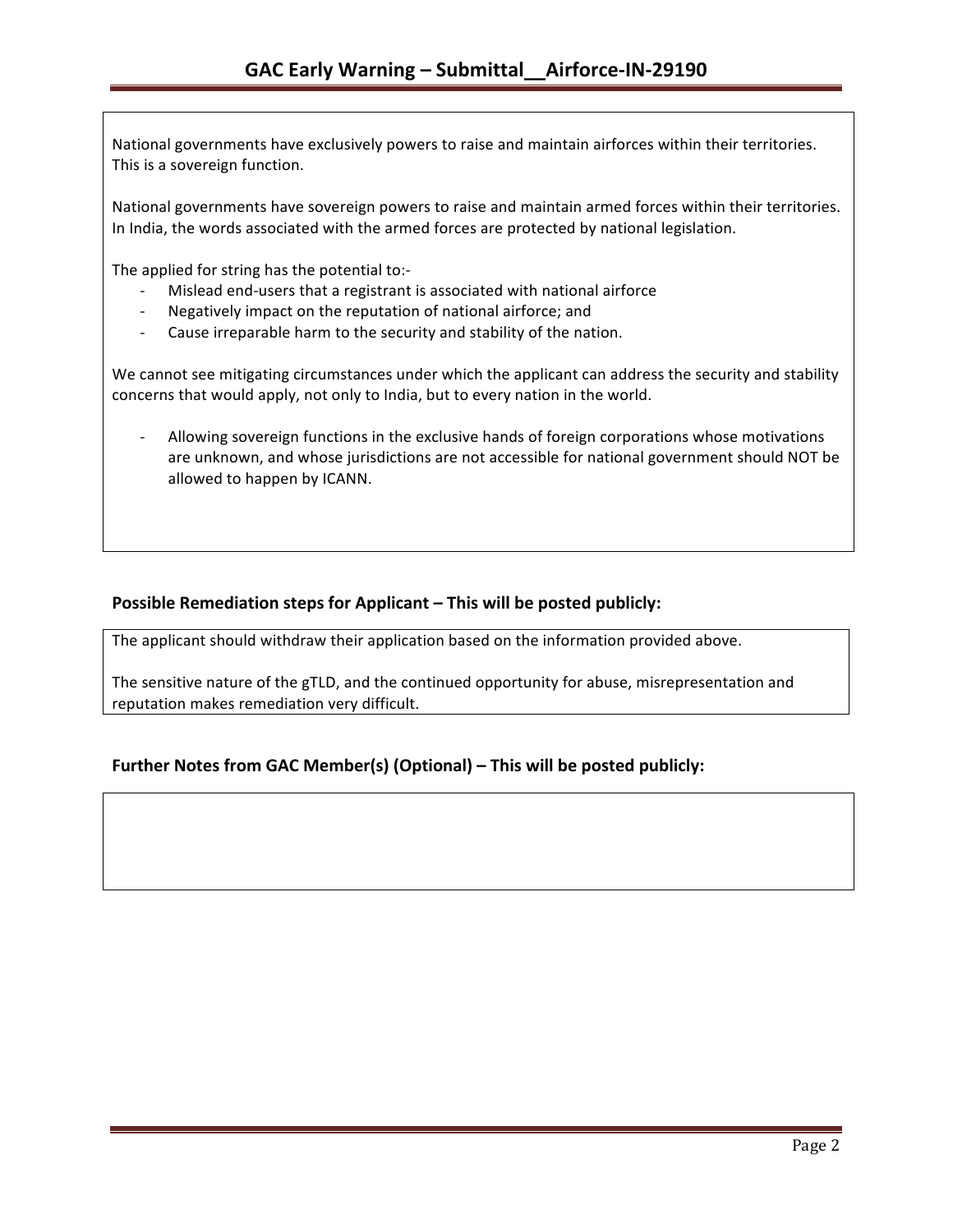# **INFORMATION FOR APPLICANTS**

# **About GAC Early Warning**

The GAC Early Warning is a notice only. It is not a formal objection, nor does it directly lead to a process that can result in rejection of the application. However, a GAC Early Warning should be taken seriously as it raises the likelihood that the application could be the subject of GAC Advice on New gTLDs or of a formal objection at a later stage in the process. Refer to section 1.1.2.4 of the Applicant Guidebook (http://newgtlds.icann.org/en/applicants/agb) for more information on GAC Early Warning.

# **Instructions if you receive the Early Warning**

**ICANN** strongly encourages you work with relevant parties as soon as possible to address the concerns **voiced** in the GAC Early Warning.

### **Asking questions about your GAC Early Warning**

If you have questions or need clarification about your GAC Early Warning, please contact gacearlywarning@gac.icann.org. As highlighted above, ICANN strongly encourages you to contact gacearlywarning@gac.icann.org as soon as practicable regarding the issues identified in the Early Warning. 

### **Continuing with your application**

If you choose to continue with the application, then the "Applicant's Response" section below should be completed. In this section, you should notify the GAC of intended actions, including the expected completion date. This completed form should then be sent to gacearlywarning@gac.icann.org. If your remediation steps involve submitting requests for changes to your application, see the change request process at http://newgtlds.icann.org/en/applicants/customer-service/change-requests.

In the absence of a response, ICANN will continue to process the application as submitted.